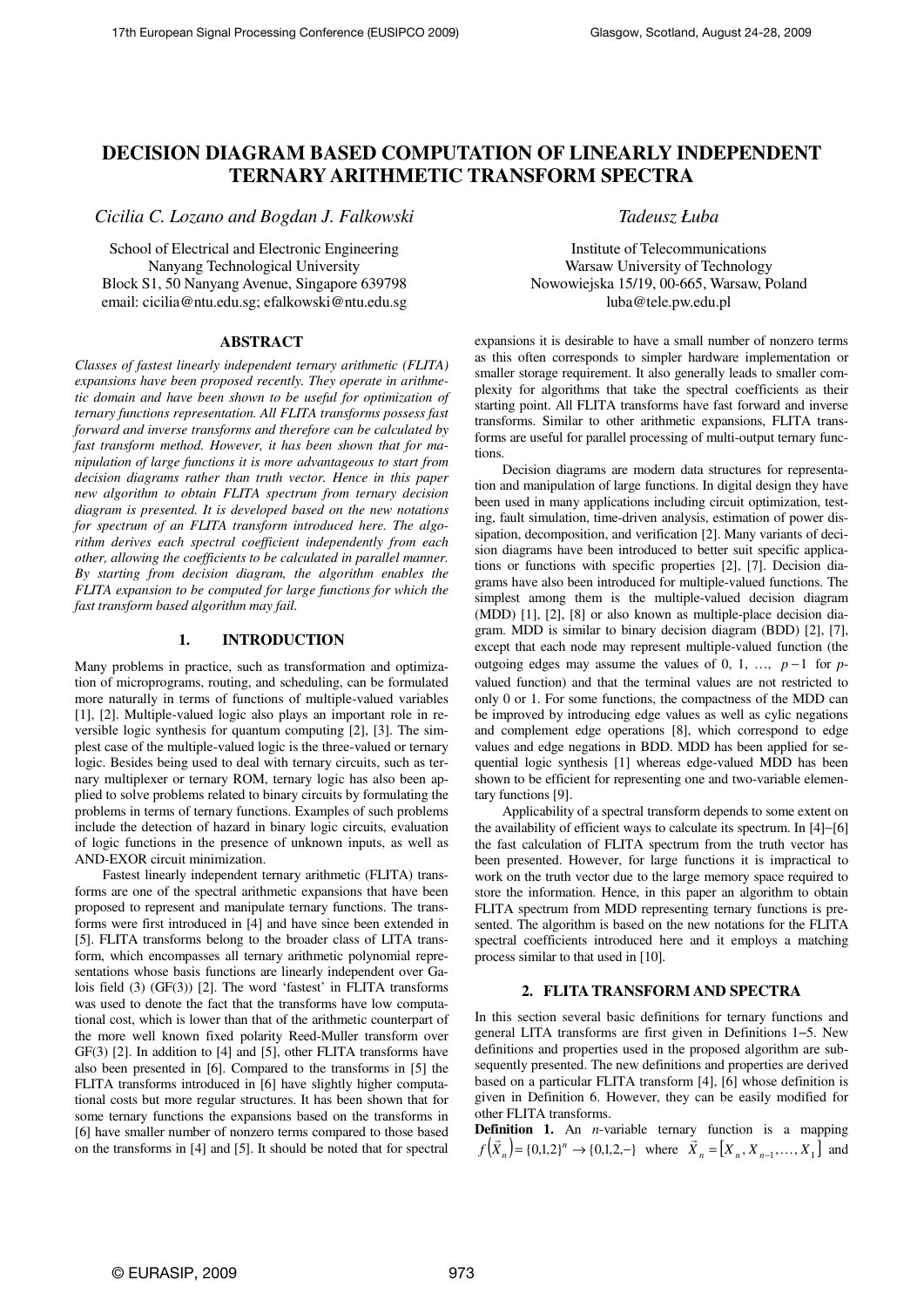'−' denotes a don't care value. When the outputs of the function always take values from the set {0, 1, 2} for all possible input values, the ternary function is a completely specified function. Otherwise, it is an incompletely specified function.

**Definition 2.** The ternary variable  $X_i$  ( $1 \le i \le n$ ) can assume a value of 0, 1, or 2. In polynomial expansions the variable  $X_i$  is represented by its literal  $X_i^{S_i}$ , which is defined as

$$
X_i^{S_i} = \begin{cases} 1 \text{ if } X_i \in S_i \\ 0 \text{ if } X_i \notin S_i. \end{cases}
$$
 (1)

The set  $S_i$  is called the true set of the literal  $X_i$ , where  $S_i \in \{0,1,2\}$ . When  $S_i$  contains only one element *j*, the literal  $X_i^{(j)}$ is simply written as  $X_i^j$ .

**Definition 3.** A logical product of literals  $X_n^{S_n} X_{n-1}^{S_{n-1}} \dots X_1^{S_1}$  is a product term. When all  $S_i$   $(1 \le i \le n)$  contains only one element the product term is a minterm. Otherwise it is a cube. Note that the literal  $X_i^{\{0,1,2\}}$  is always equal to 1 and therefore can be dropped from the product term.

**Definition 4.** Let  $T_n$  be a  $3^n \times 3^n$  matrix with rows corresponding to minterms and columns corresponding to the truth vectors of  $3<sup>n</sup> n$ variable ternary switching functions. If the set of ternary switching functions are linearly independent over  $GF(3)$ , then  $T<sub>n</sub>$  has only one inverse in GF(3) and is said to be a LITA matrix. A LITA matrix *Tn* is a nonsingular square matrix with respect to arithmetic additions and multiplications and has a unique arithmetic inverse  $T_n^{-1}$ . **Definition 5.** Let  $\vec{F} = \begin{bmatrix} f_0, f_1, ..., f_{3^n-1} \end{bmatrix}^T$  be the truth column vector of a ternary function  $f(X_n)$  in natural ternary ordering and  $\vec{C} = [c_0, c_1, ..., c_{3^n-1}]^T$  be the coefficient column vector (spectrum) of  $f(X_n)$  $\overline{a}$ for a LITA transform  $T<sub>n</sub>$ , where T represents matrix

transpose operator. Then, for any LITA transform *T<sup>n</sup>*

$$
\vec{F} = T_n \cdot \vec{C} \tag{2}
$$

and 
$$
\vec{C} = T_n^{-1} \cdot \vec{F} . \tag{3}
$$

**Definition 6.** The forward and inverse matrices for the FLITA transform discussed in this paper are given by the recursive equations

$$
T_n = \begin{bmatrix} T_{n-1} & O_{n-1} & O_{n-1} \\ O_{n-1} & T_{n-1} & O_{n-1} \\ Y_{n-1} & O_{n-1} & T_{n-1} \end{bmatrix}
$$
 (4)

J

 $T_n^{-1} = \begin{bmatrix} O_{n-1} & T_{n-1}^{-1} & O_{n-1} \end{bmatrix}$  (5)

I

and

I I  $\overline{\phantom{a}}$ L L L −  $-1$   $O_{n-1}$   $T_{n-1}^{-1}$  $1 \t O_{n-1} \t T_{n-1}^{-1}$  $n-1$   $\cup$   $n-1$   $\cup$   $n$  $Y_{n-1}$   $O_{n-1}$  *T* where  $O_{n-1}$  denotes a zero matrix of size  $3^{n-1} \times 3^{n-1}$  and  $Y_{n-1}$ 

 $T_{n-1}^{-1}$   $O_{n-1}$  $-\frac{1}{2}$   $\begin{bmatrix} T_{n-1}^{-1} & O_{n-1} & O_{n-1} \\ O & T^{-1} & O \end{bmatrix}$ 

 $n-1$   $\boldsymbol{I}$   $n-1$   $\boldsymbol{U}$  $n-1$   $v_{n-1}$   $v_n$ 

 $O_{n-1}$   $T_{n-1}^{-1}$   $O$  $T_{n-1}^{-1}$   $O_{n-1}$   $O$ 

 $T_{n-1}^{-1}$   $O_{n-1}$  $T_{n-1}^{-1}$   $O_{n-1}$   $O_{n-1}$ <br> $O_{n-1}$ 

denotes a  $3^{n-1} \times 3^{n-1}$  matrix with all zero elements except for one element at the bottom left corner of the matrix which is equal to 1.

L

=

*n*

Г

In order to derive the algorithm to calculate the FLITA spectral coefficients from decision diagrams, it is useful to first understand the relation between the individual spectral coefficient and the function being represented. In the following several definitions and

properties are given to show the relation more clearly. They are developed based on the observation that the rows in  $T<sub>n</sub><sup>-1</sup>$  defined in (5) can be divided into  $(n + 1)$  groups according to the number of nonzero elements inside them and that rows with the same number of nonzero elements have the same pattern of 0, 1, and −1 , which in turn corresponds to the function represented by the corresponding spectral coefficients. The number of nonzero elements in the rows ranges from 1 to  $(n+1)$ .

**Definition 7.** Each row in  $T<sub>n</sub><sup>-1</sup>$  represents an arithmetic function on a subset of the truth vector of the ternary function being operated upon. Let the functions represented by the rows of  $T<sub>n</sub><sup>-1</sup>$  be denoted by  $C_k^{(l)}$  and the spectral coefficients  $c_i \quad (0 \le i \le 3^n - 1)$  be mapped to an alternative representation  $c_k^{(l)}$  such that

$$
c_k^{(l)} = C_k^{(l)} \cdot \vec{F} \,. \tag{6}
$$

The parameters *k* and *l* are called the degree and order of the function  $C_k^{(l)}$ , respectively, where  $0 \le k \le n$ ,  $0 \le l \le 2 \cdot 3^{n-k-1} - 1$  for  $k \neq n$ , and  $l = 0$  for  $k = n$ .

**Property 1.** The mapping from the notation  $c_i$  ( $0 \le i \le 3^n - 1$ ) to  $c_k^{(l)}$  can be performed according to the following rules: A spectral coefficient  $c_i$  is mapped to  $c_k^{(l)}$  with  $k = j$  iff  $i \mod 3^j = 3^j - 1$ and  $i \mod 3^{j+1} \neq 3^{j+1} - 1$ . Once *k* is obtained, *l* can be calculated as

$$
l = \operatorname{int}(i/3^k) - \operatorname{int}(i/3^{k+1}) . \tag{7}
$$

Conversely,  $c_k^{(l)}$  can be mapped back to  $c_i$  by

$$
i = (l + \text{int}(l/2)) \cdot 3^{k} + 3^{k} - 1.
$$
 (8)

**Definition 8.** Let  $(T_n^{-1})$  be defined as  $T_n^{-1}$  that has been reordered such that the rows are arranged in ascending values of *k* and *l*.

**Property 2.** According to Definition 8, the function  $C_k^{(l)}$  is located at the *i*-th  $(0 \le i \le 3^n - 1)$  row of  $(T_n^{-1})$  where

$$
i = 3^{n-k} \cdot (3^k - 1) + l \tag{9}
$$

**Property 3.** The matrix  $(T_n^{-1})$  has a regular structure which allows it to be represented by a layered Kronecker matrix equation as follows:

$$
\left(T_n^{-1}\right) = \begin{bmatrix} I_{n-1} \otimes \begin{bmatrix} 1 & 0 & 0 \\ 0 & 1 & 0 \end{bmatrix} \otimes \vec{t}_0 \\ \vdots \\ I_{n-j} \otimes \begin{bmatrix} 1 & 0 & 0 \\ 0 & 1 & 0 \end{bmatrix} \otimes \vec{t}_{j-1} \\ \vdots \\ I_0 \otimes \begin{bmatrix} 1 & 0 & 0 \\ 0 & 1 & 0 \end{bmatrix} \otimes \vec{t}_{j-1} \\ \vdots \\ I_0 \otimes \begin{bmatrix} 1 & 0 & 0 \\ 0 & 1 & 0 \end{bmatrix} \otimes \vec{t}_{n-1} \\ \vdots \\ I_0 \otimes \begin{bmatrix} 1 & 0 & 0 \\ 0 & 1 & 0 \end{bmatrix} \otimes \vec{t}_n \end{bmatrix} \qquad (10)
$$

where  $I_j$   $(0 \le j \le n-1)$  denotes an identity matrix of size  $3^{j} \times 3^{j}$ , ⊗ denotes Kronecker product [2], [7], and  $\vec{t}$ r  $(0 \le j \le n-1)$  represents a row vector with  $3<sup>j</sup>$  elements. The vectors  $\vec{t}_j$  are recursively defined by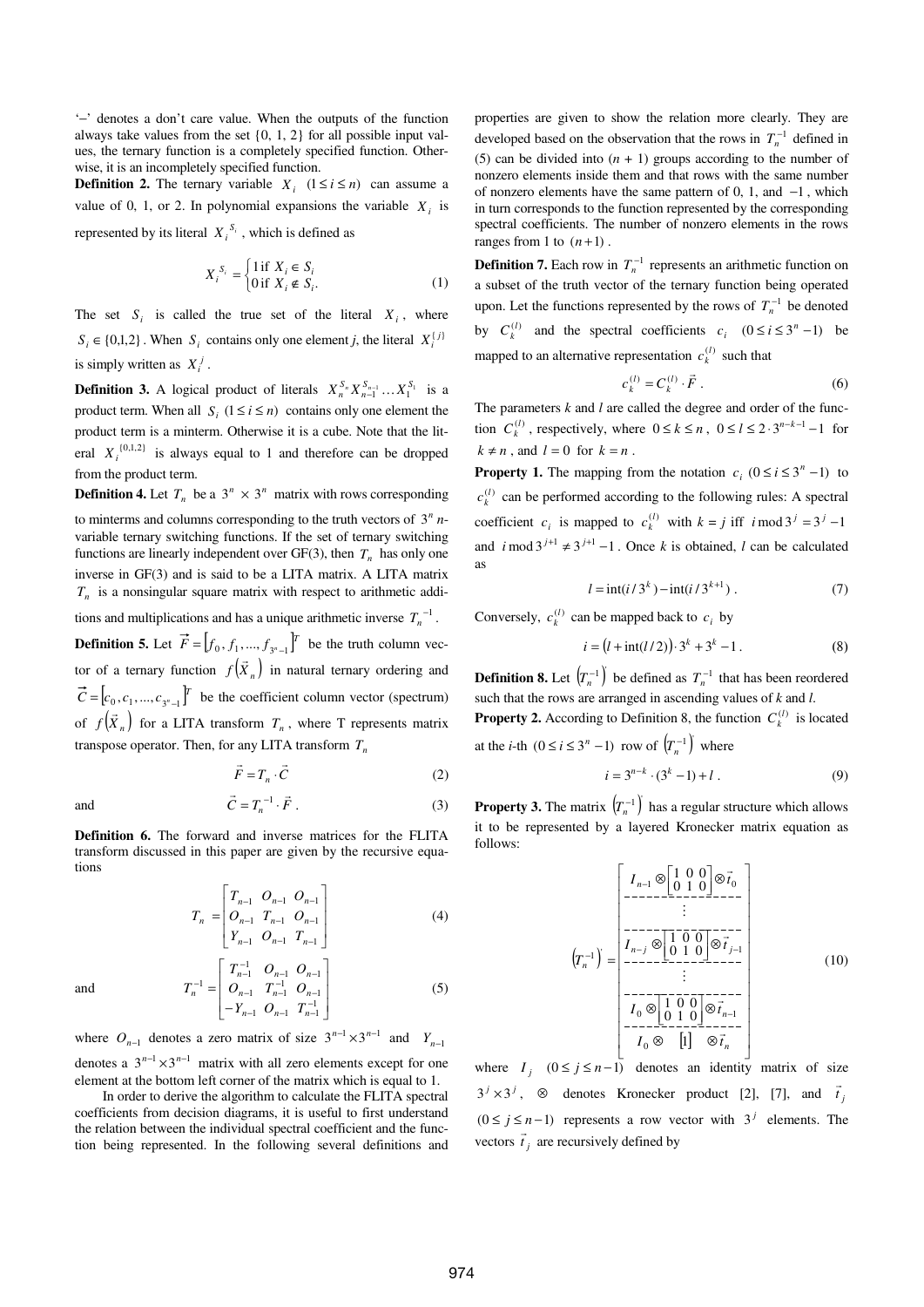$$
\vec{t}_j = ([0 \ 0 \ 1] \otimes \vec{t}_{j-1}) + \vec{s}_j \tag{11}
$$

where  $\vec{t}_0 = [1]$  $\vec{s}_0 = [-1]$ , and  $\vec{s}_j = [1 \ 0 \ 0] \otimes \vec{s}_{j-1}$ .

**Example 1.** For  $n = 2$ , the matrices  $T_n^{-1}$  and  $(T_n^{-1})$  are given by

$$
T_2^{-1}=\left[\begin{array}{cccccc} 1 & 0 & 0 & 0 & 0 & 0 & 0 & 0 & 0 \\ 0 & 1 & 0 & 0 & 0 & 0 & 0 & 0 & 0 \\ -1 & 0 & 1 & 0 & 0 & 0 & 0 & 0 & 0 \\ 0 & 0 & 0 & 1 & 0 & 0 & 0 & 0 & 0 \\ 0 & 0 & 0 & 0 & 1 & 0 & 0 & 0 & 0 \\ 0 & 0 & 0 & 0 & 1 & 0 & 0 & 0 & 0 \\ 0 & 0 & 0 & 0 & 0 & 0 & 0 & 0 & 0 \\ 0 & 0 & 0 & 0 & 0 & 0 & 0 & 0 & 0 \\ 0 & 0 & 0 & 0 & 0 & 0 & 0 & 1 & 0 \\ 0 & 0 & 0 & 0 & 0 & 0 & 0 & 1 & 0 \\ 0 & 0 & 0 & 0 & 0 & 0 & 0 & 1 & 0 \\ 0 & 0 & 0 & 0 & 0 & 0 & 0 & 1 & 0 \\ 0 & 0 & 0 & 0 & 0 & 0 & 0 & 0 & 0 \\ 0 & 0 & 0 & 0 & 0 & 0 & 0 & 0 & 0 \\ -1 & 0 & 1 & 0 & 0 & 0 & 0 & 0 & 0 \\ -1 & 0 & 0 & 0 & 0 & 0 & 0 & -1 & 0 & 1 \\ -1 & 0 & 0 & 0 & 0 & 0 & 0 & -1 & 0 & 1 \end{array}\right]
$$

Let  $C' = [c'_0, c'_1, ..., c'_{3^n-1}]$  be the spectral coefficient vector obtained as the result of  $(T_n^{-1}) \cdot F$ r  $\left( \begin{array}{c} -1 \end{array} \right)$ .  $\vec{F}$  . Then, by comparing the matrices  $T_2^{-1}$  with  $\left(T_2^{-1}\right)$ , the relations between the spectral coefficients  $c_i$ ,  $c'_{i}$ , and  $c_{k}^{(l)}$  can be obtained as shown in Table 1 where the three notations in the same row represent the same spectral coefficient. Note that the same relations can also be derived from (7)−(9).

**Definition 9.** An  $(n - k)$  variable standard trivial function *u* and a function  $v_k$  are defined for each function  $C_k^{(l)}$  where *u* is a single ternary cube of the form

$$
u(X_n, X_{n-1},..., X_{k+1}) = \begin{cases} X_n^{l_n} X_{n-1}^{l_{n-1}} ... X_{k+1}^{l_{k+1}} & \text{for } k \neq n \\ 1 & \text{for } k = n \end{cases}
$$
 (12)

and  $v_k$  is a function on the decomposition of the transformed function  $f(X_n)$  with respect to the ternary variables  $X_i$ ,  $1 \le i \le k$ , as follows:

$$
v_{k}\left(f(\vec{X}_{n})\right) = \begin{cases} f_{X_{k}^{2}X_{k-1}^{2}\cdots X_{1}^{2}} - \sum_{L\in\left[3^{k}-3^{j}\right]\mid\leq j\leq k\right\}} f_{X_{k}^{l_{k}}X_{k-1}^{l_{k-1}}\cdots X_{1}^{l_{1}}} & \text{for } k \neq 0\\ 1 & \text{for } k = 0. \end{cases}
$$
\n(13)

In the above,  $f_{X_k^l k X_{k-1}^{l_k - 1} \ldots X_1^{l_1}}$  denotes the cofactor of *f* with respect 1 *k* to the cube  $X_k^{l_k} X_{k-1}^{l_{k-1}}... X_1^{l_1} = f(X_k = l_k, X_{k-1} = l_{k-1},..., X_1 = l_1)$ and the digits  $l_n, l_{n-1},...,l_1$  are obtained by  $\langle l_n, l_{n-1},...,l_{k+2}\rangle = \langle \text{int}(l/2) \rangle_3,$   $l_{k+1} = l \text{ mod } 2,$  and  $\langle l_k, l_{k-1},...,l_1 \rangle = \langle L \rangle$  where the symbol  $\langle i \rangle$  represents the ternary number representation of *i*.

Table 1 – Conversions between  $c_i$ ,  $c'_i$ , and  $c_k^{(l)}$ 

| $c_i$          | $c_k^{(l)}$ | $c_i$              |
|----------------|-------------|--------------------|
| $c'_0$         | $c_0^{(0)}$ | $\boldsymbol{c}_0$ |
| $c_1$          | $c_0^{(1)}$ | $c_{1}$            |
| $c'_2$         | $c_0^{(2)}$ | $c_3$              |
| $c_3$          | $c_0^{(3)}$ | c <sub>4</sub>     |
| $c'_4$         | $c_0^{(4)}$ | c <sub>6</sub>     |
| c <sub>5</sub> | $c_0^{(5)}$ | $c_7$              |
| $c_{6}$        | $c_1^{(0)}$ | c <sub>2</sub>     |
| c <sub>7</sub> | $c_1^{(1)}$ | c <sub>5</sub>     |
| $c'_{8}$       | $c_2^{(0)}$ | $c_{8}$            |

**Property 4.** All  $C_k^{(l)}$  functions with the same *k* value have the same associated function  $v_k$ . On the other hand, the function *u* for  $C_k^{(l)}$  functions with the same value of *l* varies, where the size of the cube represented by  $u$  (the number of minterms it covers) increases with *k* but does not change with *n*. Furthermore, from (10) and Definition 9, it can be deduced that  $v_k$  is closely related to the vector  $\vec{t}_k$  whereas the function *u* is related to the location of the vector  $\vec{t}_k$ . Thus we can say that the value of the spectral coefficient  $c_k^{(l)}$  is the value of the function  $v_k$  evaluated over the window function *u* of  $C_k^{(l)}$ .

**Example 2.** For  $k = 2$   $v_k$   $(f(X_n)) = f_{X_2^2 X_1^2} - f_{X_2^2 X_1^0} - f_{X_2^0 X_1^0}$  $\Lambda_2 \Lambda_1$   $\Lambda_2 \Lambda_1$ r whereas *<sup>k</sup>*  $v_k$   $(f(X_n)) = f_{X_3^2 X_2^2 X_1^2} - f_{X_3^2 X_2^2 X_1^0} - f_{X_3^2 X_2^0 X_1^0} - f_{X_3^0 X_2^0 X_1^0}$ r for  $k = 3$ . Also, for  $k = 1$  and  $l = 5$  the function *u* of  $C_k^{(l)}$  is equal to  $X_3^2 X_2^1$  if  $n = 3$  and is equal to  $X_4^0 X_3^2 X_2^1$  if  $n = 4$ .

#### **3. TERNARY DECISION DIAGRAMS**

An MDD is a rooted, acylic directed graph representation of multiple-valued functions. It is an extension of the well-known BDD for which the variables and the terminal values are allowed to have more than two possible values. When the MDD represents a completely specified ternary function as given in Definition 1, such MDD is said to be a ternary decision diagram (TDD). Some terms and notations for TDDs used in this paper are reviewed below [1], [2], [8].

**Definition 10.** A TDD is a graphical representation of a ternary function which consists of a set of nodes *V* connected by directed edges *E*. Each node *V* in TDD represents a particular ternary function  $f(V)$ . The nodes pointed by the outgoing edges of a particular node *V* are said to be the children of *V*. TDD is obtained by recursively deriving the children of each node *V* through application of the multi-valued Shannon decomposition [1], [2] until a terminal value is reached.

**Definition 11.** The nodes in TDD can be classified into nonterminal nodes and terminal nodes. A nonterminal node *V* is labeled by a ternary variable  $var(V) = X_i$  ( $1 \le i \le n$ ) where *i* is said to be the index of node *V* (*index*(*V*)). Each terminal node has three outgoing edges labeled by 0, 1, and 2 where the node pointed to by the edge with label  $j$  ( $j \in \{0,1,2\}$ ) represents the cofactor of the function

*f*(*V*) with respect to  $X_i^j$ ,  $f_{X_i^j}(V)$ . Unlike nonterminal node, a

terminal node *V* is labeled by a constant value  $value(V) = j$  $(j \in \{0,1,2\})$ . It represents a constant function and it does not have any outgoing edges.

**Definition 12.** The topmost node in TDD is called the *root node*. The incoming edge of the root node is labeled by the function represented by TDD ( $f(X_n)$ ).

**Definition 13.** Each set of directed edges which connect the root node to a terminal node forms a path. Each path represents a product term where the value of the terminal node reached by the path is the value of  $f(X_n)$  for the input variables assignment given by the product term. If  $V_p$  is the set of the nodes encountered along the path and *label* ( *E*(*W* ) ) denotes the label of the edge emanating from node  $W \in V_p$  along the path, then the product term represented by the path is given by  $\prod_{W \in V_p} X^{label(E(W))}_{index(W)}$  $X^{label(E(W))}_{index(W)}$ .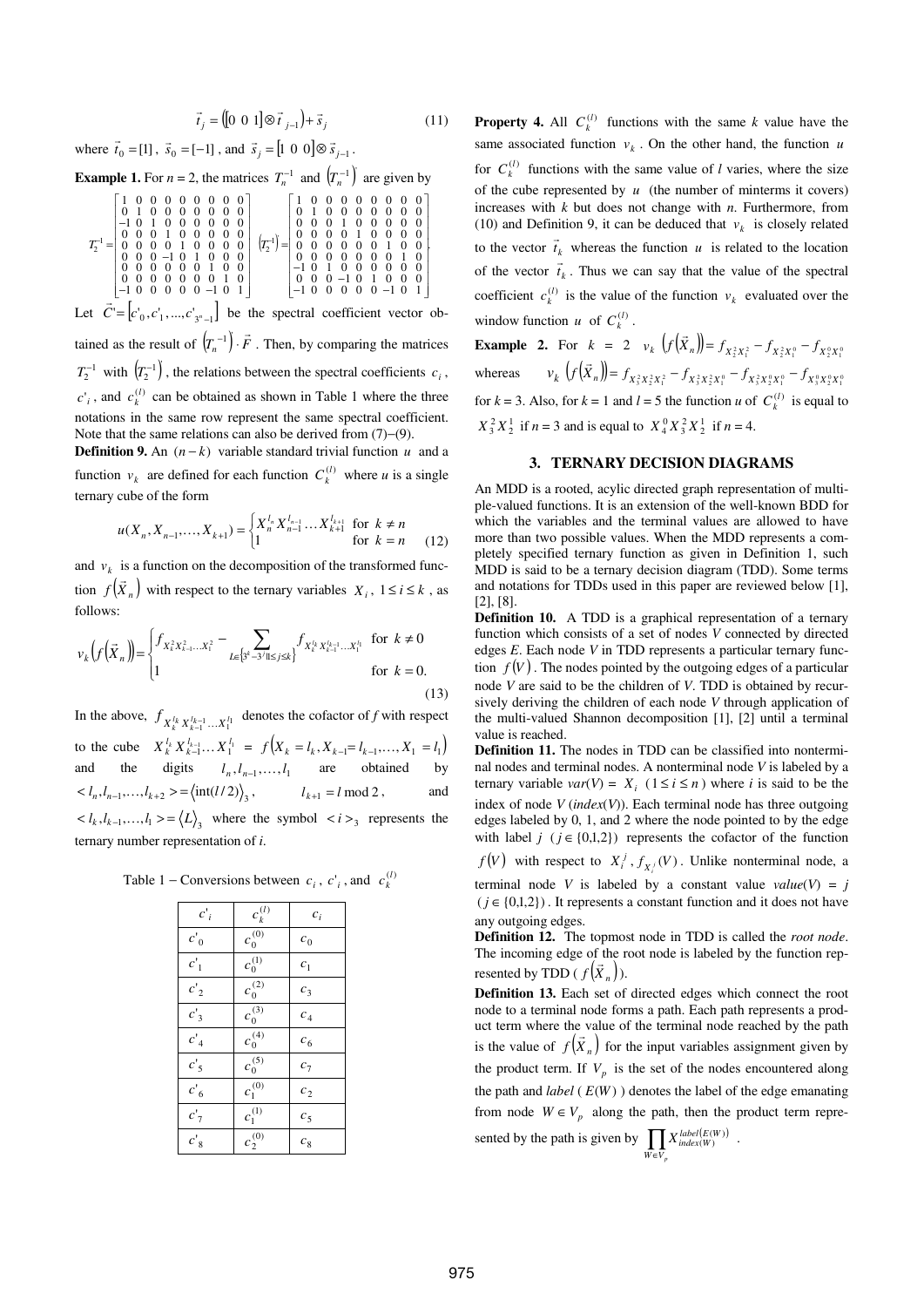**Definition 14.** A reduced decision diagram is a decision diagram in which the redundant nodes (nodes whose outgoing edges all point to the same node) are deleted and the isomorphic subgraphs are merged. A decision diagram is ordered if each variable is encountered at most once in every path and the variables are encountered in the same order in every path when traversing from the root node to the terminal node. A TDD that is both reduced and ordered is called the reduced ordered TDD (ROTDD).

#### **4. ALGORITHM TO CALCULATE FLITA SPECTRAL COEFFICIENTS FROM ROTDDS**

Based on the definitions for FLITA transform and ROTDD presented in Sections 2 and 3, an algorithm to calculate the FLITA spectral coefficients from ROTDDs has been derived. The algorithm works by examining every path in the ROTDD and determining whether the function output value for the product term represented by the path has an influence on the value of the spectral coefficient being considered. The determination is performed through a matching process, where the literals of the ternary variables along the path are matched with the corresponding literals in the functions  $u$  and  $v_k$  of the spectral coefficient. Two variables, *index1* and *index2*, are utilized in the matching process where *index1* (*index2*) is used to keep track of the largest (smallest) index of the variables in  $v_k$  with 0 (2) value. A path is said to match a spectral coefficient if the value of the spectral coefficient is dependent on the terminal value reached by the path, i.e., if the product term of the path covers at least one minterm which falls within the window function *u* and has cube  $X_k^l X_{k-1}^{l_{k-1}} \dots X_1^{l_1}$  that matches one of the cubes in  $v_k$ . The number of such minterms within a matching path can be determined from *index1* and *index2.* Every time a matching path is found, the algorithm calculates the contribution of the path's terminal value to the spectral coefficient and accumulates them in the temporary variable *temp*. At the end of the algorithm, the value contained in *temp* is the value of the spectral coefficient.

## Algorithm to calculate the spectral coefficient  $c_k^{(l)}$

*Step 1:* Initialize *temp* to zero.

*Step 2:* Traverse all paths from the root node down to the terminal nodes. For each path carry out the matching process shown in Step 3.

*Step 3:* Check whether the path being considered matches  $c_k^{(l)}$ .

Initialize *index1* and *index2* with 0 and  $k + 1$ , respectively; For each directed edge from node  $V_1$  to  $V_2$  labeled by *j* in the path { If  $(var(V_1)$  appears in the function *u* of  $C_k^{(l)}$ )

{ If (the literal of *var*( $V_1$ ) in  $u = X_{index(V_1)}^j$ )

```
 Go to match_ok; 
       Else 
           Go to match_not_ok;} 
    Else 
   { If (j=1)}
           Go to match_not_ok; 
       Else 
       { If (j = 0)}
{ If (max(index], index(V_1)) = index(V_1)index1 = index(V_1);Else 1/(i = 2){ If (\text{min}(\text{index2}, \text{index}(V_1)) = \text{index}(V_1))index2 = index(V_1); If (index1 > index2) 
               Go to match_not_ok;}}
```


If  $V_2$  is a terminal node

The path matches  $c_k^{(l)}$ . Go to Step 4;

Else

Continue with the next edge;}

*match\_not\_ok*:

The path does not match  $c_k^{(l)}$ . Continue to the next path;

*Step 4:* Determine the contribution of the matching path to the value of  $c_k^{(l)}$ .

If  $(index1 = 0)$ 

 $temp = temp - ((index2 - 2) \times value(V_2));$ Else

 $temp = temp - ((index2 - index1) \times value(V_2));$ 

If (the current path is not the last path) Continue to the next path;

Else

 $c_k^{(l)} = temp;$ 

**Example 3.** Let  $f(X_n)$ r be a three-variable ternary function with truth vector *F* r = ,1,0,2,2,0,2,0,0,0,2,1,2,2,0,2,1,1,1,2,2,2,1,2,0[  $[1,2,0]$ . By  $(10)$ , it can be easily obtained that *C*'= ,0,0,0,0,1,2,1,0,2,0,2,0,0,1,2,0,2,1,1,2,2,2,0[ − ,0,1 − ,2 − ]3 . The function  $f(X_n)$ .<br>د can also be represented by the ROTDD shown in Fig. 1, where the ordering is  $X_2 < X_3 < X_1$  and there are a total of 21 paths. Given the ROTDD, the elements of *C*' .<br>. for  $f(X_n)$ r can also be calculated using the algorithm presented in Section 4. Table 2 lists the paths that contribute to the value of all  $c_k^{(l)}$ ,  $k > 0$ , their contributions, as well as the final spectral coefficient values. Note that the listed paths are those paths that reach *match\_ok* in the algorithm. The rest of the paths reach *match\_not\_ok* and therefore do not affect the value of *temp*. Comparing the spectral coefficient values in the table with the corresponding elements of  $C<sup>r</sup>$  obtained by (10), it can be verified that they are the same.



Figure 1 – ROTDD for  $f(X_n)$ .